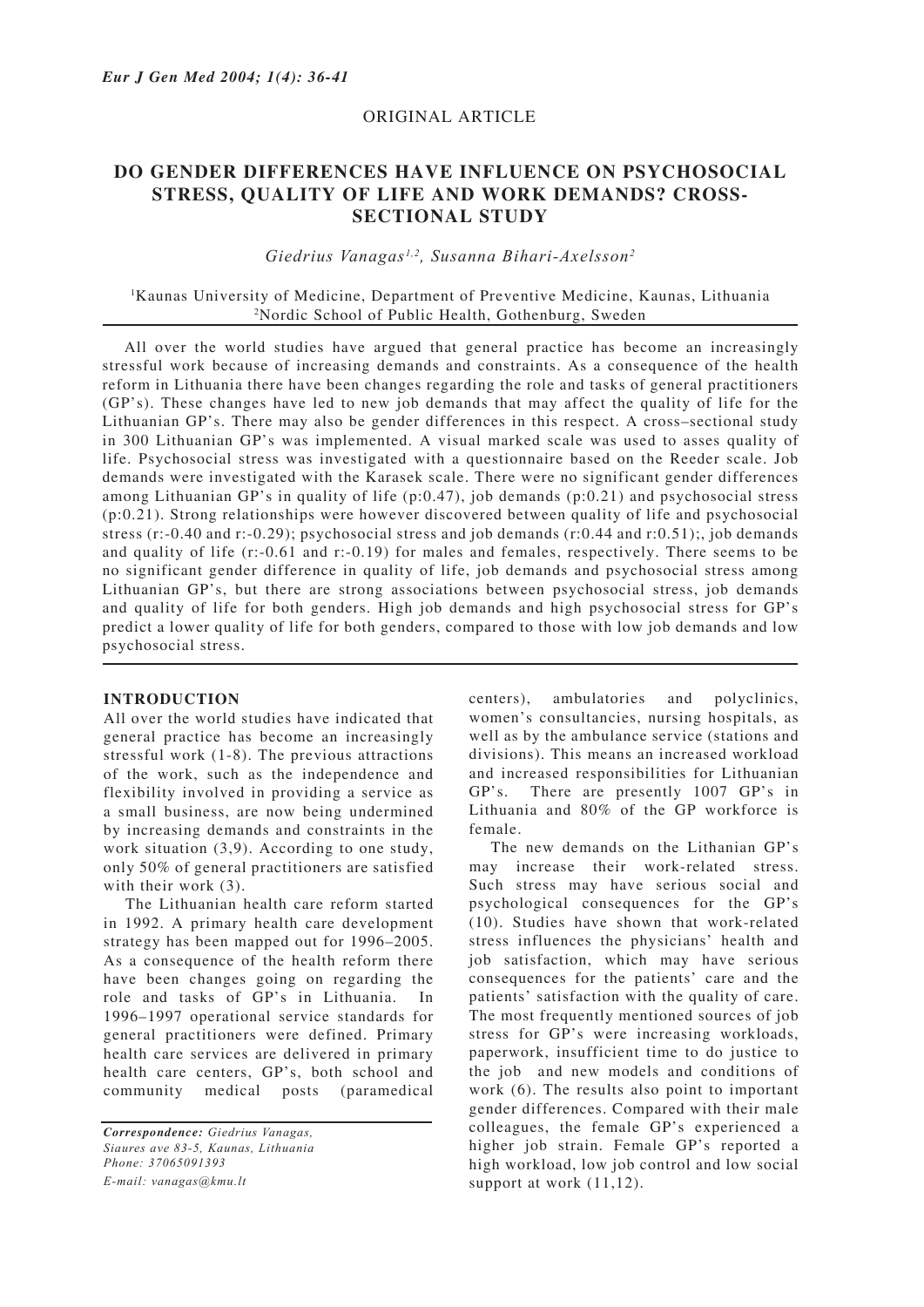|                     | Males |      |             | Females |           |             | p value |
|---------------------|-------|------|-------------|---------|-----------|-------------|---------|
|                     | Mean  | SD.  | 95% CI      | Mean    | <b>SD</b> | 95% CI      |         |
| Quality of life     | 54.3  | 18.6 | 47.9-60.7   | 56.8    | 19.9      | 53.7-59.9   | 0.47    |
| Job demands         | 35.7  | 7.2  | 33.2-38.2   | 37.4    | 6.7       | 36.4-38.4   | 0.21    |
| Psychosocial stress | 5.1   | 1.7  | $4.9 - 5.3$ | 7.0     | 5.0       | $4.9 - 5.1$ | 0.82    |

**Table 1. Descriptive analysis of measured characteristics**

Studies of Swedish GP's have shown that 12.8% of them had scores indicative of severe psychiatric disturbance and 53% had considered abandoning general practice because of occupational stress (5). There were significant associations between psychosocial working conditions and impaired quality of life in Swedish GP's (13). It is still unknown, however, how the health care reform in Lithuania influences the GP's quality of life and if it has any relationship to work demands and level of stress.

The aim of this study is therefore to investigate quality of life and its relationship to work demands and psychosocial stress among Lithuanian general practitioners.

## **MATERIAL AND METHODS**

Target group: Lithuanian general practitioners.

#### *Study design*

Cross–-sectional study. A postal survey of random national samples. Computerized randomization was performed from the registry of Lithuanian physicians. The data collected through the questionnaires filled in by the GP's. Sample size; Sample size was calculated using EpiInfo 2000 Statcalc software which argued the sample size of 192 GP's with the 95% confidence level. From the previous studies the expected response rate was 63%. Therefore, it was decided to send questionnaires to 300 Lithuanian GP's. Our observed response rate was 66%. We collected 197 filled-in questionnaires.

#### *Assessment of Psychosocial Stress*

Psychosocial stress in this study was investigated by a questionnaire based on the Reeder scale (14). The (15,16) Reeder scale uses four statements experienced in everyday stressful situations as "usually tense or nervous", "daily activities are extremely trying and stressful". The respondents should indicate whether each of the statements describe them or not. Each question has four alternative responses, which were coded using Likert-like scale.

A simple inversion (high stress was indicated by high rather than low scores) of the Coulson scoring system was used, giving a score of between 0 and 8 (Annex 1) (17)

Respondents scoring zero were omitted from the present analysis. We have previously found analyses based on the Coulson approach to give very similar results to analyses based on the simple summation of scores (18).

#### *Assessment of job demands*

Job demands were investigated with the Karasek scale (19). This model, also known as the "job strain" model. Job demands were defined by questions such as "working very fast," "working very hard," "doing so much things", and others. A four point Likert - like scale was used with the coding from 4 to 1 for series, so that the responses were summarized to give a score (20)

#### *Assessment of Quality of life*

We used the simplest form of questioning; the respondents were simply asked to assign a numerical value between 1 and 100 on a visually marked (100 mm long) scale that reflects the present quality of life. They assigned the quality relative to the states of best imaginable and of worst imaginable state, respectively.

#### *Statistical analysis*

Data were computed - coded and analyzed using Statistical Package for the Social Sciences for Windows version 11.0 (SPSS Inc). The analysis included descriptive statistics, Pearson correlation coefficients and interrelation analysis. Nonparametric tests were used to test for significant differences at the 0.05 level.

The Pearson correlation coefficient was used as measure of the strength of the linear relationship between two variables. It is referred to as Pearson's correlation or simply as the correlation coefficient. If the relationship between the variables is not linear, then the correlation coefficient does not adequately represent the strength of the relationship between the variables. Pearson's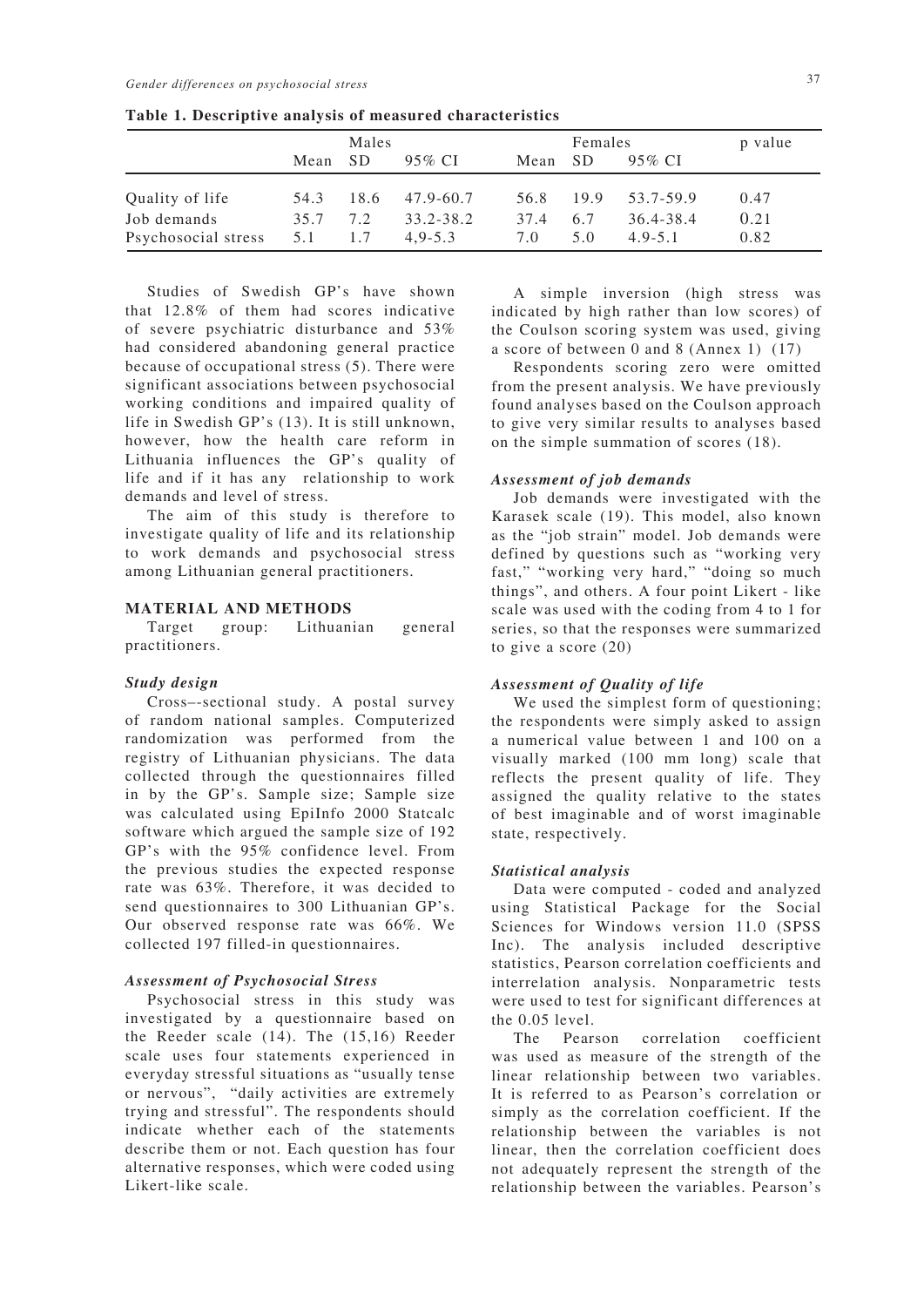|                                       | r       | p       |  |
|---------------------------------------|---------|---------|--|
| Job demands & Psychosocial stress     |         |         |  |
| Males                                 | 0.44    | < 0.01  |  |
| Females                               | 0.51    | < 0.001 |  |
| Job demands & Quality of life         |         |         |  |
| Males                                 | $-0.61$ | < 0.001 |  |
| Females                               | $-0.19$ | < 0.05  |  |
| Psychosocial stress & Quality of life |         |         |  |
| Males                                 | $-0.40$ | < 0.05  |  |
| Females                               | $-0.29$ | < 0.001 |  |

**Table 2. Pearson correlation (r). Gender differences in relationship to quality of life, job demands and psychosocial stress.**

r range from -1 to 1. An r of -1 indicates a perfect negative linear relationship between variables, an r of 0 indicates no linear relationship between variables, and an r of 1 indicates a perfect positive relationship between variables.

## **RESULTS**

#### *Descriptive statistics*

Of the 197 respondents, 162 (82.2%) GP's were female, and 35 (17.8%) male. This reflects the situation in Lithuania with 80% female physicians. The GP ages ranged from 31 to 66 years (mean 44.2 years, 95% CI 42.9–45.4). Significant gender difference was found for mean age (males 47.1 years, 95% CI 43.5 – 50.7; females 43.5 years, 95% CI 42.2–44.9;  $p < 0.03$ ). All other descriptive measures are shown in Table 1.

There were not any significant gender

differences in quality of life, job demands and psychosocial stress, but significant relationships were discovered among the Lithuanian GP's between psychosocial stress, job demands and quality of life.

## *Pearson correlation*

Gender differences in relationship to work demands, psychosocial stress and quality of life were analyzed with the Pearson correlation coefficient. Significant strong relationships were detected for both genders and are shown in Table 2.

Figures 1 and 2 show the interrelationships between job demands and psychosocial stress and quality of life. The demands and stress distribution was divided between those below the mean (low) and those above the mean high).

Figures 1 and 2 show that low rate of



**Figure 1. Males: interrelationship between job characteristics, psychosocial stress and quality of life.**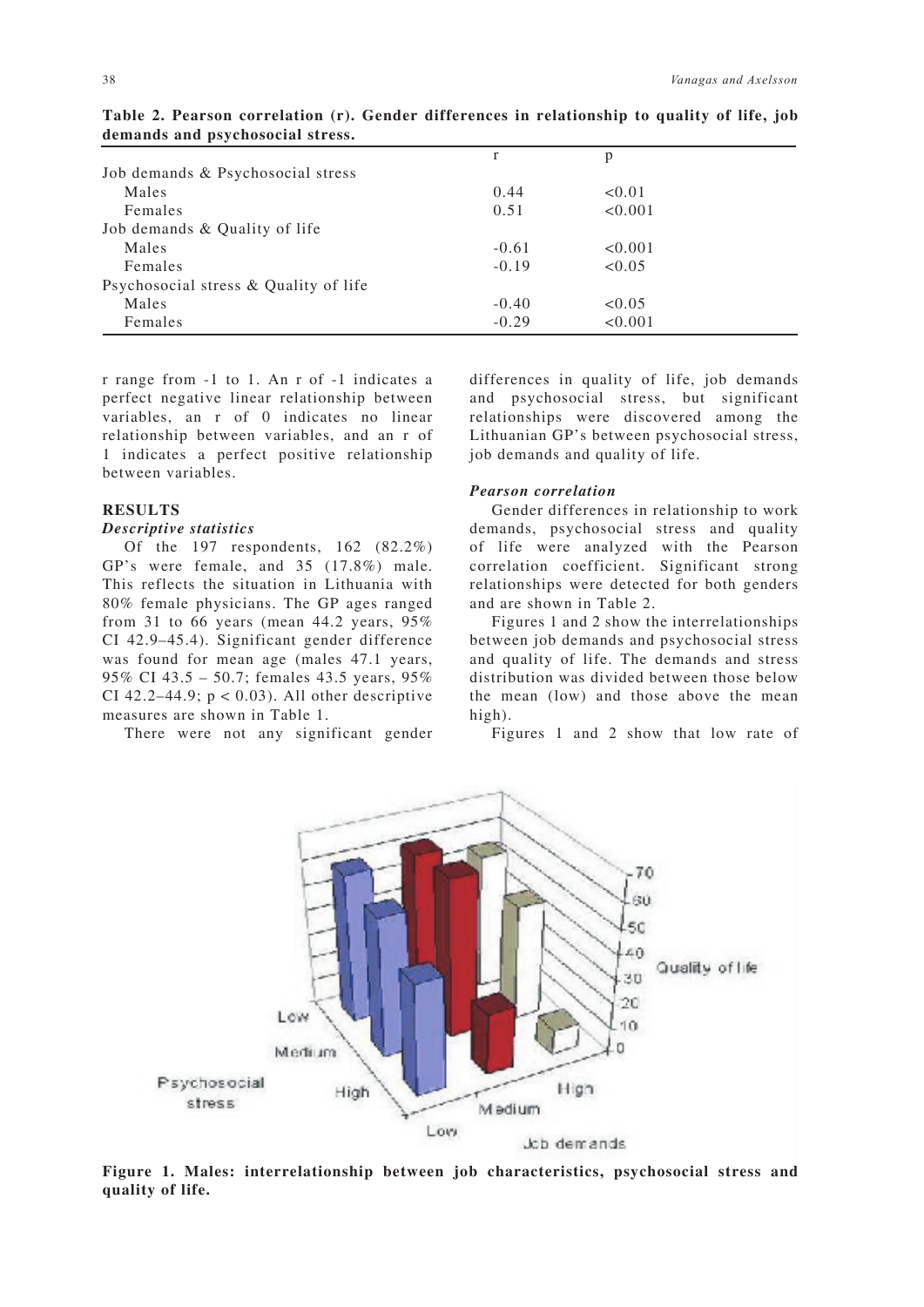

**Figgure 2. Females: interrelationship between job characteristics, psychosocial stress and quality of life.**

quality of life appears to be related to job demands rather than psychosocial stress. However, for both genders, the lowest rate of quality of life was seen when there was a high level of job demands combined with a highlevel of psychosocial stress.

## **DISCUSSION**

Mendelson (21) summarized the vast literature on work related stress and found that the adverse effects of stress at work vary depending on the type of occupation and individual characteristics such as gender. It is more difficult to establish the cause of work related stress than in case of occupational injuries, which can be attributed to specific time and place. Figures vary in the studies, depending on the criteria used for diagnosis and the research instruments used. There is consistency, however, in the finding that the incidence of anxiety and depression in GPs is higher than the incidence in the general population, and it has been increasing over the past decade (22).

Some studies have discovered significant gender differences in work characteristics and psychosocial stress for GP's (12,23-25). Higher job strain rates were highlighted for males (25), as well as for females (12). Our study has shown that, for Lithuanian GP's, there are no significant gender differences in the quality of life, job demands and psychosocial stress, but significant and strong associations between psychosocial stress, job demands and quality of life were discovered. Similar results for GP's were also described in UK and Australia (5,9) but in these studies job demands and psychosocial stress have stronger association to quality of life for males than females. Job demands for females have also stronger association in perceiving psychosocial stress. Moreover, studies have argued that job demands account for a higher amount of explained variance in adverse health outcomes (i.e. emotional exhaustion, psychosomatic health complaints) than in the two other (positive) outcome variables (i.e. job satisfaction, job involvement) (9,26-30).

Generally, job characteristics, like job demands, appear to be important predictors for occupational burnout in health care because psychological job demands have a significant (and direct) relationship with emotional exhaustion (26). This study found that high job demands and high psychosocial stress for GP's predict a lower quality of life for both genders compared to those with low job demands and low psychosocial stress. Low rate of quality of life appears to be related to job demands rather than psychosocial stress. The same results for job demands have also been highlighted in other studies (9,13).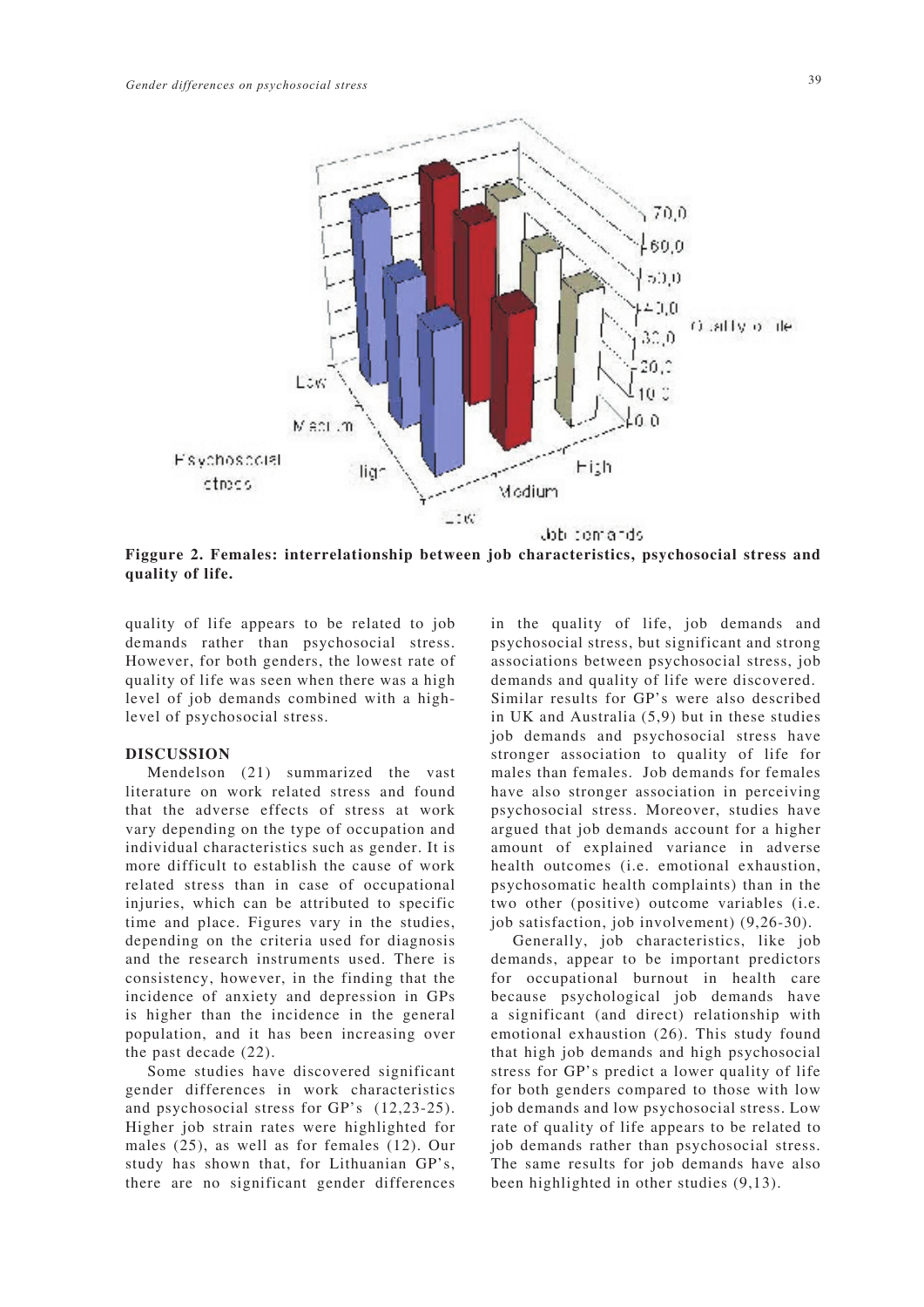Another interpretation of the data takes the pattern of findings at face value and suggests that the sources of variation in stress levels and quality of life can be explained, at least in part, by the characteristics of the work setting. The statistical analysis of previous studies suggests that Karasek's job strain model has value in explaining stress in general practice (9). The reporting of stress in the context of work does not necessarily mean that work is the major source of this stress. Thus, there remains the possibility that situational variables or even other job strain variables, which were not included in the Karasek's job strain model, may have an equal or even greater influence on GP's health (26). Job demands, as they have been conceptualized and operationalized in several surveys, would not take into account some of the major sources of stress to general practitioners, such as dealing with difficult patients (8,9)

Many of these problems can be related to the health care reform in Lithuania. As a consequence of this reform, GP's are required to have more competence in diagnosis and ongoing management of medical conditions. This means increased responsibilities, which may contribute to higher psychosocial stress for Lithuanian GP's.

In conclusion, our study has shown that there are no significant gender differences in quality of life, job demands and psychosocial stress among Lithuanian general practitioners, but significant and strong associations were discovered between psychosocial stress, job demands and quality of life. Our results have indicated increased job demands and higher psychosocial stress for GP's, which can be interpreted as a consequence of the health care reform in Lithuania. High job demands and high psychosocial stress for Lithuanian GP's predict a lower quality of life for both genders, compared to those with low job demands and low psychosocial stress. However, a low rate of the quality of life mostly appears to be related to job demands rather than psychosocial stress.

## **REFERENCES**

- 1- Branthwaite A, Ross A. Satisfaction and job stress in general practice. Fam Pract 1988;5(2):83-93
- 2- Dowell AC, Hamilton S MDK. Job satisfaction, psychological morbidity and job stress among New Zealand general practitioners. N Z Med J 2000; 113(1113):269-72
- 3- McGlone SJ, Chenoweth IG. Job demands and control as predictors of occupational satisfaction in general practice. Med J Aust 2001;175(2):88-91
- 4- Rout U. Job stress among general practitioners and nurses in primary care in England. Psychol Rep 1999;85(3 Pt 1): 981-6
- 5- Schattner PL, Coman GJ. The stress of metropolitan general practice. Med J Aust 1998;169(3):133-7
- 6- Simoens S, Scott A, Sibbald B. Job satisfaction, work-related stress and intentions to quit of Scottish GPS. Scott Med J 2002;47(4):80-6
- 7- Stensland J, Brasure M, Moscovice I. Why do rural primary care physicians sell their practices? J Rural Health 2002; 18(1):93-108
- 8- Sutherland VJ, Cooper CL. Job stress, satisfaction, and mental health among general practitioners before and after introduction of new contract. BMJ 1992; 304(6841):1545-8
- 9- Calnan M, Wainwright D, Forsythe M, Wall B, Almond S. Mental health and stress in the workplace: the case of general practice in the UK. Soc Sci Med 2001;52(4):499-507
- 10- Peterson CL. Work factors and stress: a critical review. Int J Health Serv 1994; 24(3):495-519
- 11- Buxrud EG. Community health services- -more stressing for female than male physicians? Tidsskr Nor Laegeforen 1990; 110(25):3260-64
- 12- Wilhelmsson S, Foldevi M, Akerlind I, Faresjo T. Unfavourable working conditions for female GPs. A comparison between Swedish General practitioners and district nurses. Scand J Prim Health Care 2002;20(2):74-8
- 13- Sundquist J, Johansson SE. High demand, low control, and impaired general health: working conditions in a sample of Swedish general practitioners. Scand J Public Health 2000;28(2):123-31
- 14- Gostautas A. Psychological aspects of occupational stress.Sveikata 1991;6:55-8
- 15- Metcalfe C, Smith GD, Wadsworth E, Sterne JA, Heslop P, Macleod J et al. A contemporary validation of the Reeder Stress Inventory. Br J Health Psychol 2003; 8(Pt 1):83-94
- 16- Schar M, Reeder LG, Dirken JM. Stress and cardiovascular health: An international cooperative study- II. The male population of a factory at Zurich.